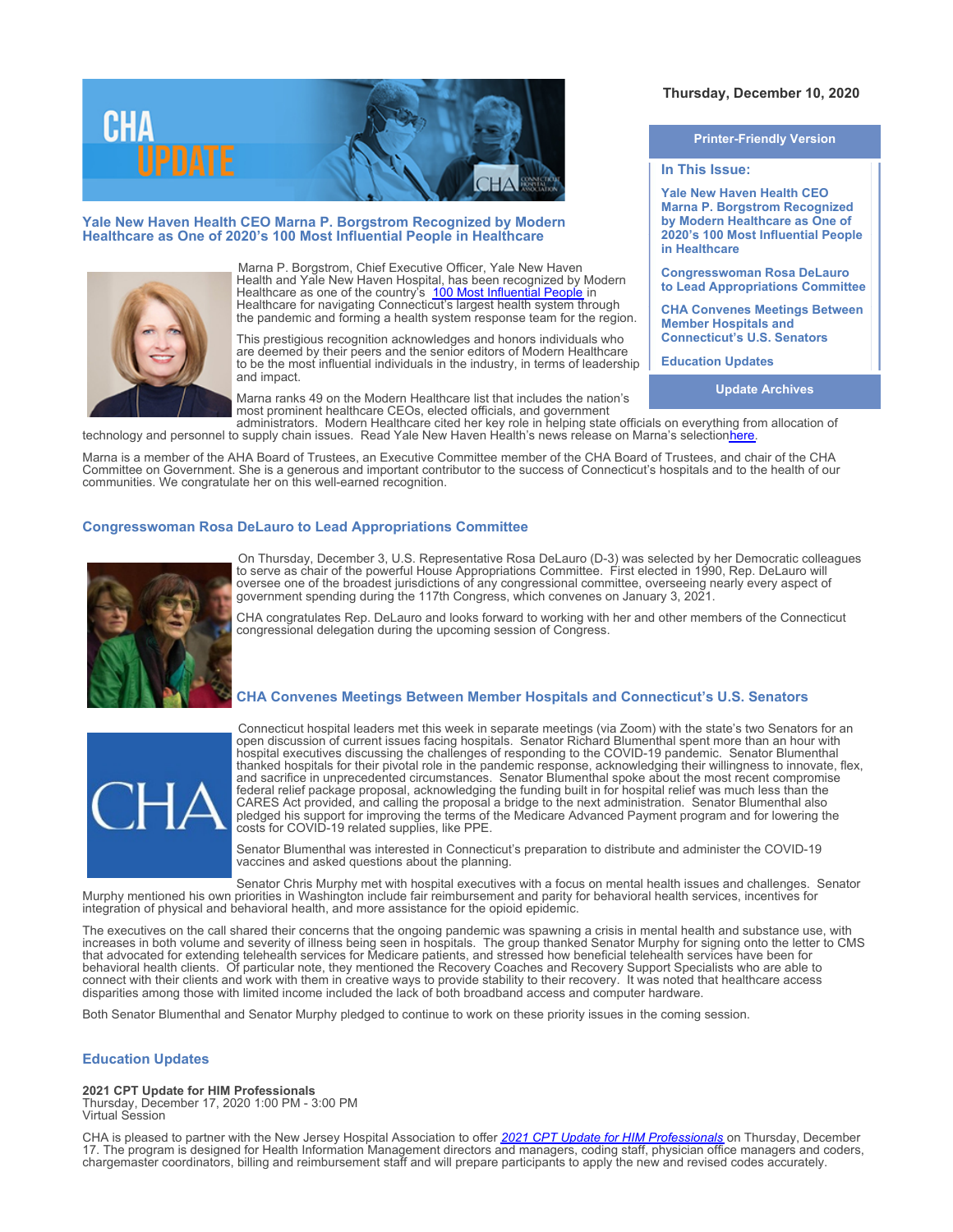The updates to the CPT Manual for 2021 are effective January 1, 2021. Changes will include revised and deleted codes, and new codes and modifiers.

Webinar participants will gain an understanding of how to:

- Implement changes to accurately report the 2021 CPT codes
- Reduce denials by reporting the 2021 codes accurately and timely by the January 1st effective date

### **Fees: \$50 per registrant**

**[Click here](https://ecommerce.njha.com/EVENT/3033)** to register online for the Thursday, December 17, 2020 session of 2021 CPT Update for HIM Professionals.

#### **HRO Leadership Principles and Practices**

December 17, 2020 11:00 a.m. - 12:30 p.m. Virtual Session

HRO Leadership Principles and Practices is for organizations that are new to high reliability or for new management employees in organizations who are already on the high reliability journey. This is the final session of a four-session series of 90-minute virtual training classes, facilitated by HPI/Press Ganey consultants who will cover standard HRO principles, essential Universal Skills to prevent human error, and the Connecticut Hospital Association (CHA) standard set of HRO Leader Skills needed to build good habit formation and sustainment of safety culture transformational efforts.

The session is structured for leaders at the manager level and above.

Click [here](https://www.cthosp.org/eventcalendar/index.cfm?action=register&id=899&date=44182) to register for the Thursday, December 17, 2020 session on the **Second Two Roles of High Reliability Leadership**

This session is only offered to CHA HRO members.

#### **Safety Coaching**

Tuesday, December 15, 2020 11:00 a.m. - 12:00 p.m. Tuesday, January 26, 2021 12:00 p.m. - 1:30 p.m. Virtual Sessions

Safety Coaches are peer mentors, trained to recognize and acknowledge good high reliability behavior and to remind people about opportunities to improve behavior that does not stay true to high reliability concepts. In a successful program, Safety Coaches are key change agents in building a culture of safety.

A 60-minute virtual Safety Coaching overview will provide senior leaders, operational unit leaders, and safety/quality department professionals, with the basics of a Safety Coaching program, including metrics for success, with an emphasis on their role as leaders in identifying, mentoring, and nurturing Safety Coaches. A 90-minute education session for frontline Safety Coaches will be virtually facilitated, focusing on their roles and responsibilities as peer influencers, encouraging their colleagues to adopt safe and reliable practices as daily habits.

Continuing education credits will be provided to those that participate in the live training.

Safety Coaching will be held on the following dates:

- Click [here](https://www.cthosp.org/eventcalendar/index.cfm?action=register&id=900&date=44166) to register for the Tuesday, December 15, 2020 session from 11:00 a.m. 12:00 p.m. for senior leaders who are setting up or reviving Safety Coaching programs
- Click [here](https://www.cthosp.org/eventcalendar/index.cfm?action=register&id=901&date=44222) to register for the Tuesday, January 26, 2021 session from 12:00 p.m. 1:30 p.m. for frontline staff who will be Safety Coaches

These sessions are only offered to CHA HRO members.

#### **Safety Starts with Me Train-the-Trainer**

Tuesday, January 5, 2021 11:00 - 12:30 p.m. Tuesday, January 12, 2021 11:00 a.m. - 12:30 p.m. Tuesday, January 19, 2021 11:00 a.m. - 12:30 p.m. Virtual Sessions

Safety Starts with Me Train-the-Trainer is a model for spreading training from an internal content expert to other staff in an organization. The training is scripted. It requires an enthusiastic participant who is willing to make time to train others within the organization. Many hospitals in Connecticut have trained educators, frontline managers, and senior leaders, including the CEO, to be part of the training contingent. Train-the-trainer sessions are for hospitals and ambulatory practices.

Three (3) 90-minute virtual train-the-trainer sessions will review the CHA CHAMP patient safety and error prevention training material. This material will be revised and updated to ensure it is timely and relevant to the challenges confronting today's healthcare leaders, staff, and physicians. Registrants must participate in all three sessions—whether in real-time or via the recordings.

Continuing education credits will be provided to those that participate in the live training.

Safety Starts with Me Train-the-Trainer will be held on the following dates from 11:00 a.m. – 12:30 p.m.

- Click [here](https://www.cthosp.org/eventcalendar/index.cfm?action=register&id=904&date=44201) to register for the Tuesday, January 5, 2021 session
- Click [here](https://www.cthosp.org/eventcalendar/index.cfm?action=register&id=905&date=44208) to register for the Tuesday, January 12, 2021 session
- Click [here](https://www.cthosp.org/eventcalendar/index.cfm?action=register&id=906&date=44215) to register for the Tuesday, January 19, 2021 session

These sessions are only offered to CHA HRO members.

**Fair and Just Culture**

January 21, 2021 11:00 a.m. - 12:00 p.m. Virtual Session

This Fair and Just Culture session is a 60-minute coaching session, tailored to HR business and safety department professionals, and will help participants to identify and discuss key elements required for sustaining an effective fair and just culture program as part of organizational high reliability efforts.

Continuing education credits will be provided to those that participate in the live training.